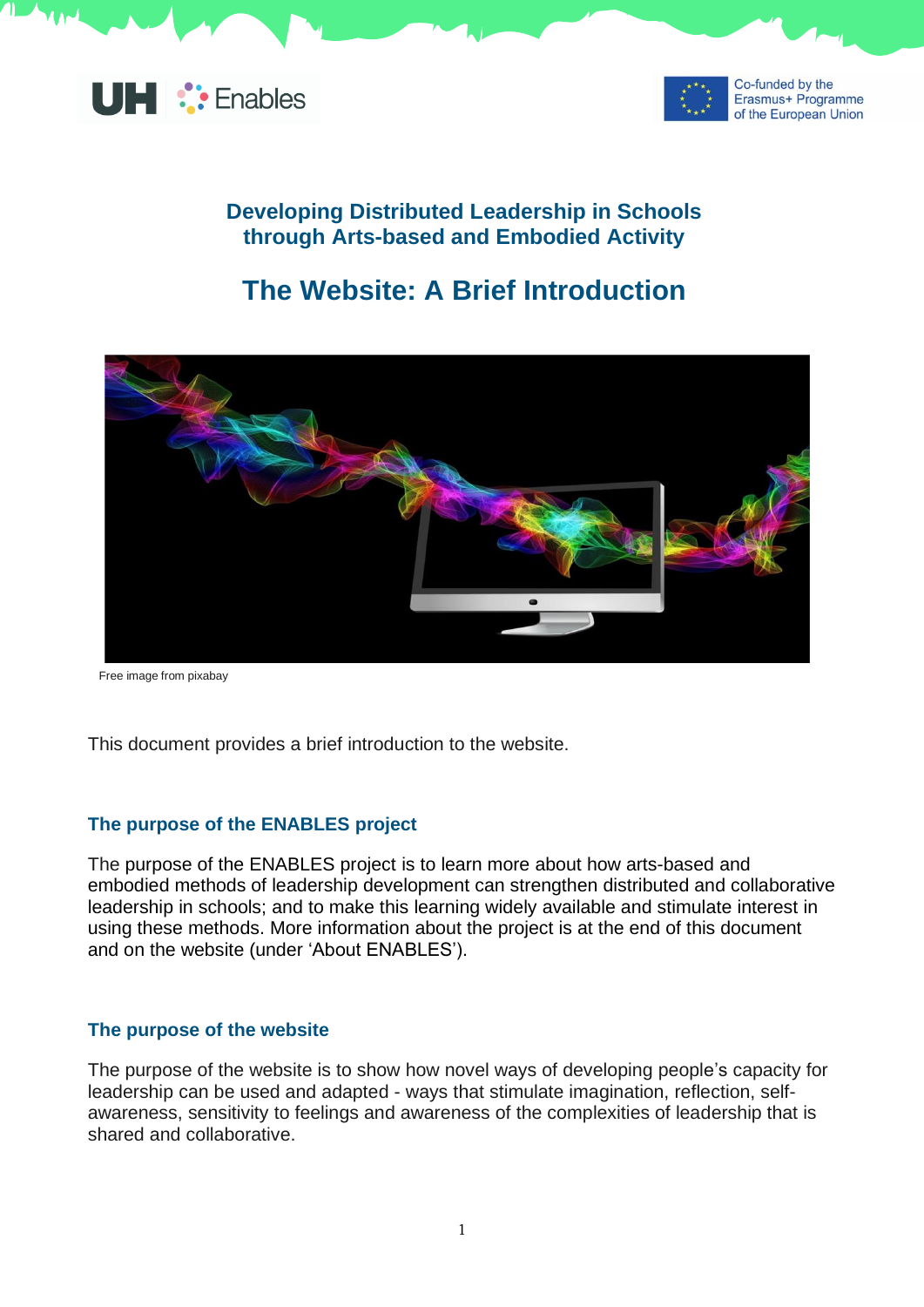The website's content offers information and guidance about distributed leadership in schools and how distributed leadership can be developed and strengthened through innovative methods of leadership development using arts-based and embodied activities.

The website makes available what we have learnt from the ENABLES project through a range of resources and guidance created by the project partners.

These resources and guidance are for anyone who wants to develop and strengthen distributed leadership in schools. They can be used by individuals to develop their own knowledge and practice, or they can be used collaboratively by and with groups.

The website has been designed with a range of users in mind. Potential users include

- everyone in schools including students, parents, administrative, technical and other support staff, teachers, school leaders and school governors
- university and other providers of leadership development in education, as well as teacher educators
- policy-makers, leaders, managers and administrators at local, regional and national levels concerned with school improvement

### **Organisation of the website**

The website has five 'landing pods' which give access to detailed information and guidance, including downloadable resources. These pods are shown below.



If you want a quick overview of the purpose of the website and what distributed leadership and its development through arts-based and embodied activities is all about, explore 'The basics'.

To see what detailed guidance is available, take a look at 'Resources'. There is a variety of written and visual information through this landing pod.